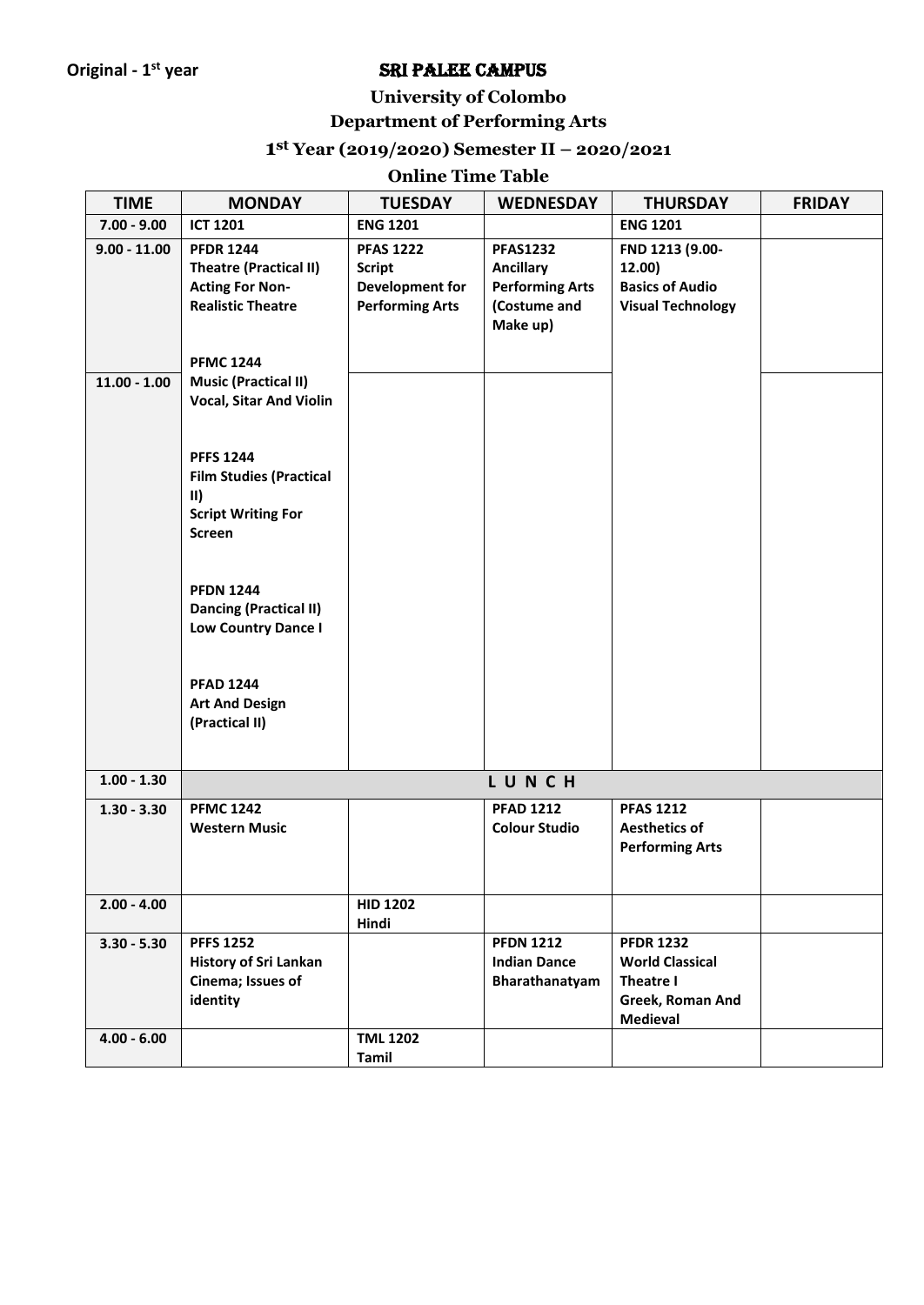### **University of Colombo**

### **Department of Performing Arts**

**2nd Year (2018/2019) Semester II – 2020/2021**

# **Online Time Table**

| <b>TIME</b>    | <b>MONDAY</b>                | <b>TUESDAY</b>          | <b>WEDNESDAY</b>                           | <b>THURSDAY</b>                     | <b>FRIDAY</b>                                 |
|----------------|------------------------------|-------------------------|--------------------------------------------|-------------------------------------|-----------------------------------------------|
| $6.00 - 8.00$  | <b>ENG 2105</b>              |                         | <b>ENG 2105</b>                            |                                     |                                               |
|                | <b>ENGLISH</b>               |                         | <b>ENGLISH</b>                             |                                     |                                               |
| $7.00 - 9.00$  |                              | <b>ICT 2101</b>         |                                            |                                     |                                               |
| $9.00 - 11.00$ | <b>PFFS 2252</b>             | <b>PFAS 2212</b>        |                                            | <b>PFAS 2232</b>                    |                                               |
|                | <b>Film Appreciation</b>     | <b>Image Studies in</b> |                                            | <b>Verbal Performing</b>            |                                               |
|                |                              | <b>Relation to</b>      |                                            | <b>Arts</b>                         |                                               |
|                |                              | performing Arts         |                                            |                                     |                                               |
|                |                              |                         |                                            |                                     |                                               |
| $11.00 - 1.00$ |                              | <b>PFMC 2232</b>        | <b>PFAS 2222</b>                           | <b>PFDR 2222</b>                    |                                               |
|                |                              | <b>Music</b>            | <b>Ancillary</b>                           | <b>Acting for Stage</b>             |                                               |
|                |                              | Appreciation            | performing Arts                            | New Appoint                         |                                               |
|                |                              |                         | III (Music                                 |                                     |                                               |
|                |                              |                         | <b>Application for</b><br>performing Arts) |                                     |                                               |
|                |                              |                         |                                            |                                     |                                               |
|                |                              |                         |                                            |                                     |                                               |
| $1.00 - 1.30$  |                              |                         | LUNCH                                      |                                     |                                               |
| $1.30 - 3.30$  |                              |                         |                                            | <b>FND 2213</b><br><b>Issues of</b> | <b>PFDR 2244</b><br><b>Theatre (Practical</b> |
|                |                              |                         |                                            | <b>Performing Arts in</b>           | IV) Art of Theatre                            |
|                |                              |                         |                                            | <b>Electronic Media</b>             | <b>Acting</b>                                 |
|                |                              |                         |                                            | <b>Environment</b>                  |                                               |
|                |                              |                         |                                            |                                     |                                               |
| $2.00 - 4.00$  |                              | <b>TML 2204</b>         |                                            |                                     | <b>PFMC 2244</b><br><b>Music (Practical</b>   |
|                |                              | Tamil                   |                                            |                                     | IV)                                           |
| $3.30 - 5.30$  | <b>PFAD 2242</b>             |                         |                                            |                                     | (Vocal, Sitar And                             |
|                | <b>Visual Arts</b>           |                         |                                            |                                     | Violin)                                       |
|                | <b>PFDN 2212</b>             |                         |                                            |                                     | <b>PFDN 2244</b>                              |
|                | <b>Elements of Dance for</b> |                         |                                            |                                     | <b>Dancing</b>                                |
|                | <b>Theatre</b>               |                         |                                            |                                     | (Practical V)                                 |
|                |                              |                         |                                            |                                     | Kandyan Dance II                              |
|                |                              |                         |                                            |                                     |                                               |
|                |                              |                         |                                            |                                     | <b>PFFS 2244</b>                              |
|                |                              |                         |                                            |                                     | <b>Film Studies</b>                           |
|                |                              |                         |                                            |                                     | (Practical IV)                                |
|                |                              |                         |                                            |                                     | <b>Editing in Cinema</b>                      |
|                |                              |                         |                                            |                                     |                                               |
|                |                              |                         |                                            |                                     | <b>PFAD 2244</b>                              |
|                |                              |                         |                                            |                                     | Art & and Design                              |
|                |                              |                         |                                            |                                     | Practical IV)                                 |
| $4.00 - 6.00$  |                              | <b>HID 2204</b>         |                                            |                                     |                                               |
|                |                              | Hindi                   |                                            |                                     |                                               |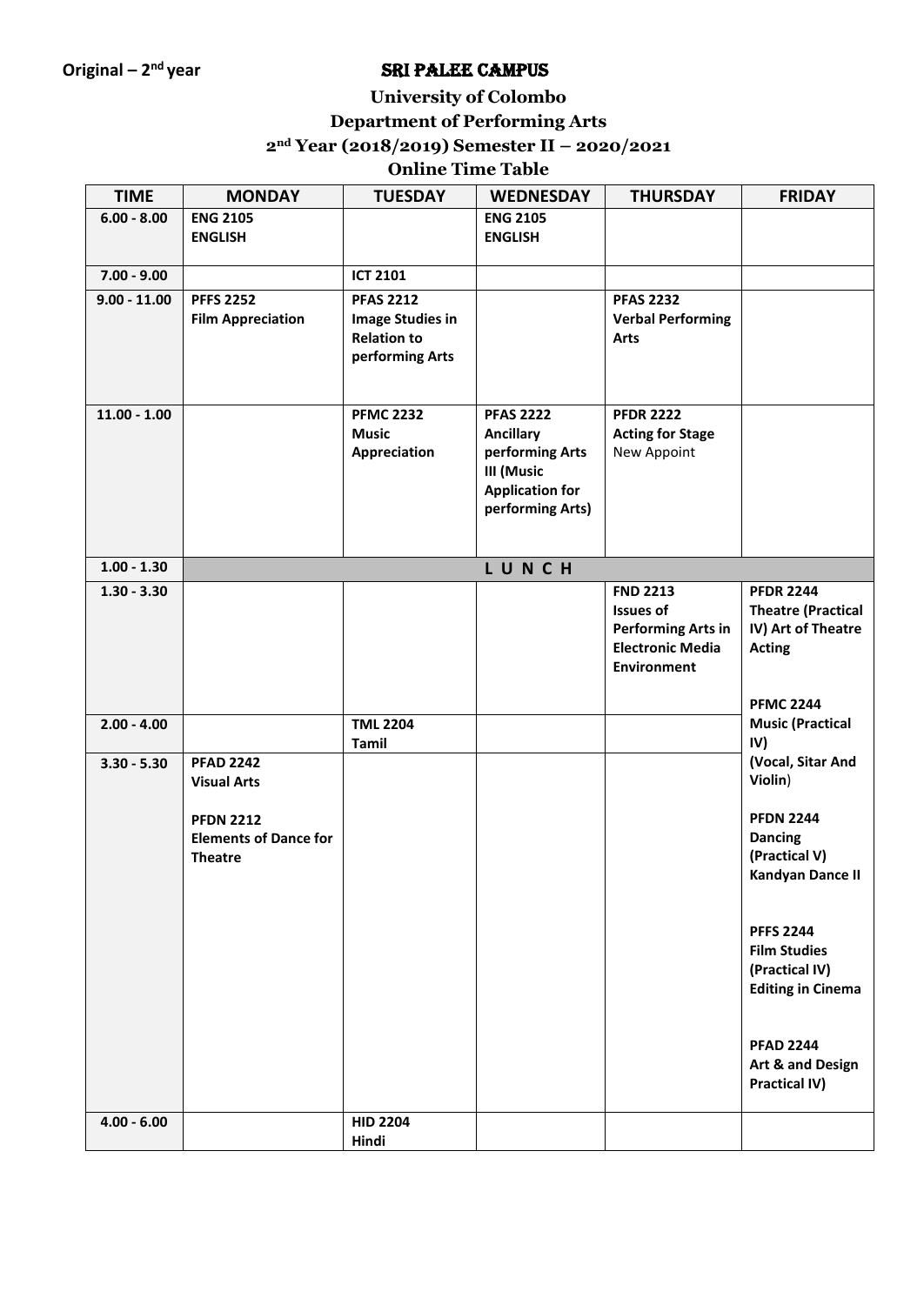# **University of Colombo**

# **Department of Performing Arts**

### **2nd Year (2018/2019) Semester II – 2020/2021**

### **Online Time Table**

| <b>TIME</b>    | <b>MONDAY</b>        | <b>TUESDAY</b> | <b>WEDNESDAY</b>       | <b>THURSDAY</b> | <b>FRIDAY</b>                    |
|----------------|----------------------|----------------|------------------------|-----------------|----------------------------------|
| $9.00 - 11.00$ |                      |                | <b>PFAS 1232</b>       |                 | <b>PFDR 1244</b>                 |
|                |                      |                | <b>Ancillary</b>       |                 | <b>Drama</b>                     |
|                |                      |                | <b>Performing Arts</b> |                 |                                  |
|                |                      |                | (Costume and           |                 |                                  |
|                |                      |                | Make up)               |                 | <b>PFMC 1244</b><br><b>Music</b> |
|                |                      |                |                        |                 | (Violin/Vocal)                   |
| $11.00 - 1.00$ |                      |                |                        |                 |                                  |
|                |                      |                |                        |                 |                                  |
|                |                      |                |                        |                 | <b>PFDN 1244</b>                 |
|                |                      |                |                        |                 | <b>Kandyan Dance</b>             |
|                |                      |                |                        |                 |                                  |
|                |                      |                |                        |                 |                                  |
|                |                      |                |                        |                 | <b>PFAD 1244</b><br>Art & Design |
|                |                      |                |                        |                 |                                  |
|                |                      |                |                        |                 |                                  |
|                |                      |                |                        |                 | <b>PFFS 2244</b>                 |
|                |                      |                |                        |                 | <b>Film Studies (</b>            |
|                |                      |                |                        |                 | <b>Practical IV)</b>             |
|                |                      |                |                        |                 | <b>Editing in Cinema</b>         |
|                |                      |                |                        |                 |                                  |
| $1.00 - 1.30$  |                      |                | LUNCH                  |                 |                                  |
| $1.30 - 3.30$  | <b>PFMC 1242</b>     |                | <b>PFAD1212</b>        |                 |                                  |
|                | <b>Western Music</b> |                | <b>Colour Studio</b>   |                 |                                  |
|                |                      |                |                        |                 |                                  |
|                |                      |                |                        |                 |                                  |
| $3.30 - 5.30$  |                      |                | <b>PFDN 1212</b>       |                 |                                  |
|                |                      |                | <b>Indian Dance</b>    |                 |                                  |
|                |                      |                | Bharathanatyam         |                 |                                  |
|                |                      |                |                        |                 |                                  |
|                |                      |                |                        |                 |                                  |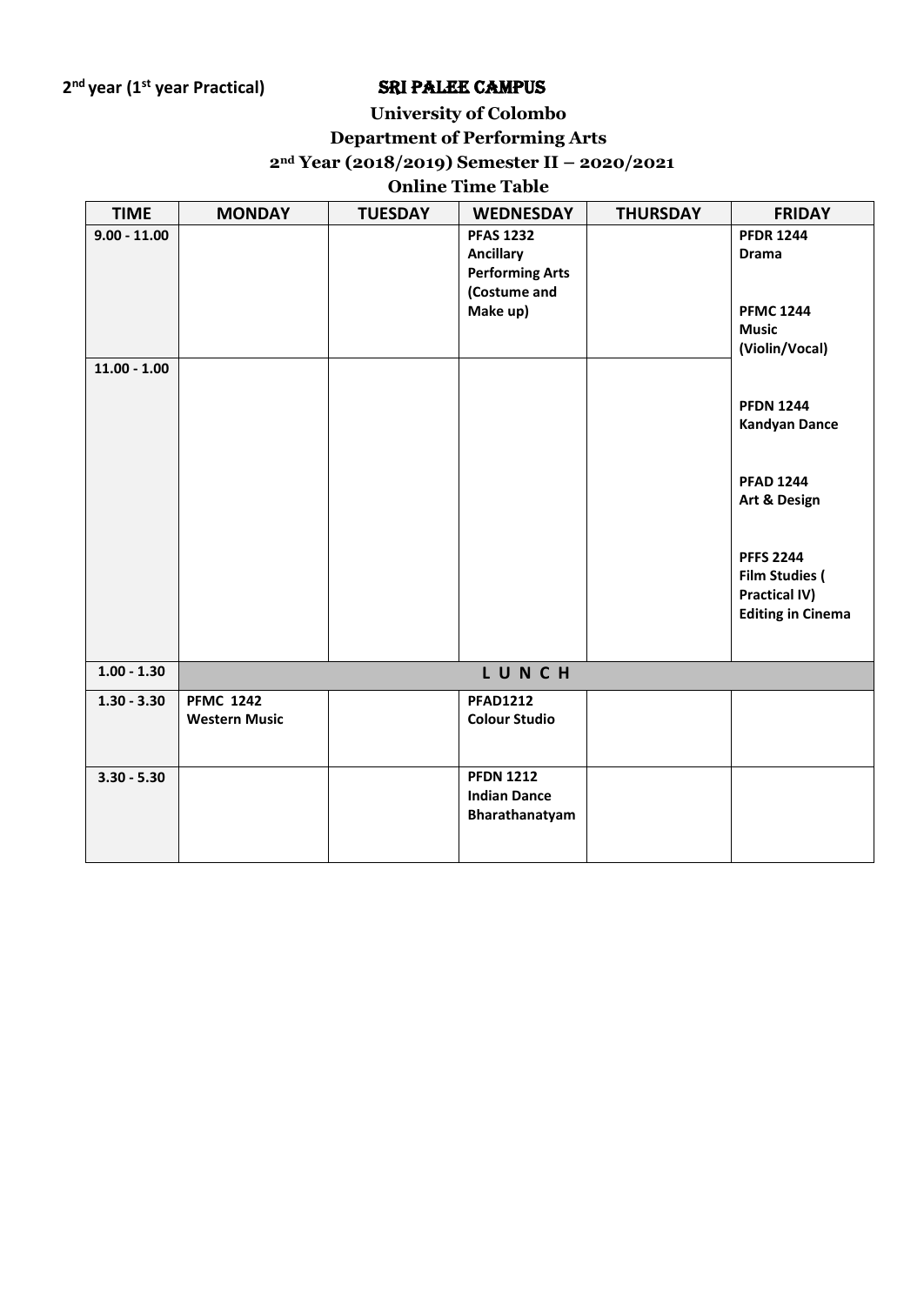# **University of Colombo Department of Performing Arts 3rd Year (2017/2018) Semester II – 2020/2021 Online Time Table**

| <b>TIME</b>    | <b>MONDAY</b>                                                   | <b>TUESDAY</b>                                        | <b>WEDNESDAY</b>                                                                                                 | <b>THURSDAY</b>                                                                                                                                                                                                                                                                                                      | <b>FRIDAY</b>                                                              | <b>SATURDAY</b>                     |
|----------------|-----------------------------------------------------------------|-------------------------------------------------------|------------------------------------------------------------------------------------------------------------------|----------------------------------------------------------------------------------------------------------------------------------------------------------------------------------------------------------------------------------------------------------------------------------------------------------------------|----------------------------------------------------------------------------|-------------------------------------|
| $6.00 - 8.00$  |                                                                 |                                                       |                                                                                                                  |                                                                                                                                                                                                                                                                                                                      | <b>ENG 3210</b><br><b>ENGLISH</b>                                          |                                     |
| $7.00 - 9.00$  |                                                                 |                                                       | <b>ICT 3201</b>                                                                                                  |                                                                                                                                                                                                                                                                                                                      |                                                                            |                                     |
| $9.00 - 11.00$ |                                                                 |                                                       | <b>FND 3213</b><br>Socio-cultural<br>dynamics<br>behind art<br>trends                                            |                                                                                                                                                                                                                                                                                                                      | <b>PFMC 3242</b><br><b>Electronic</b><br><b>Music</b>                      | <b>PFDN 3222</b><br>Modern<br>Dance |
| $11.00 - 1.00$ |                                                                 |                                                       |                                                                                                                  |                                                                                                                                                                                                                                                                                                                      |                                                                            |                                     |
| $1.00 - 1.30$  |                                                                 |                                                       | LUNCH                                                                                                            |                                                                                                                                                                                                                                                                                                                      |                                                                            |                                     |
| $1.30 - 3.30$  | <b>PFDR 3232</b><br><b>Script Writing for</b><br><b>Theatre</b> |                                                       |                                                                                                                  | <b>PFDR 3234</b><br><b>Theatre (Practical</b><br>VI) Art Of Theatre<br><b>Director</b><br><b>PFMC 3234</b>                                                                                                                                                                                                           | <b>PFAS 3222</b><br>Production<br><b>Planning in</b><br>Performing<br>Arts |                                     |
| $3.30 - 5.30$  |                                                                 | <b>PFFS 3252</b><br>Film, Media and<br><b>Society</b> | <b>PFAS 3212</b><br><b>Stage</b><br>Management<br>and Theatre<br>Administration<br>for<br><b>Performing Arts</b> | <b>Music (Practical</b><br>VI)<br>(Vocal, Sitar And<br>Violin)<br><b>PFDN 3234</b><br><b>Dancing (Practical</b><br>VI)<br><b>Low Country</b><br>Dance<br>PFFS 3234 Film<br><b>Studies (Practical</b><br>VI) The Art of the<br><b>Film Directors</b><br><b>PFDN 3234</b><br><b>ART &amp; DESIGN</b><br>(Practical VI) | <b>PFAD 3212</b><br><b>Visual Arts</b>                                     |                                     |